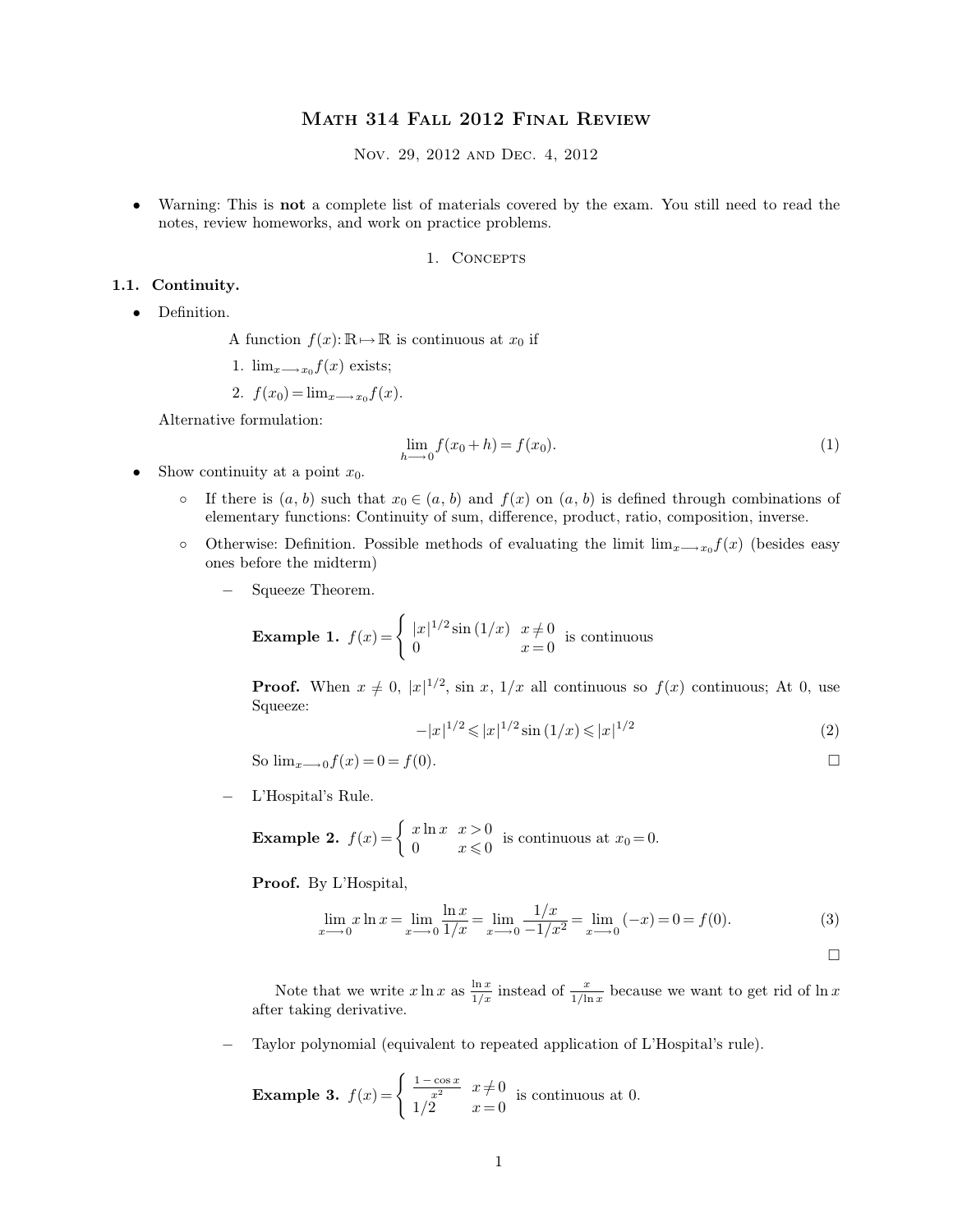**Proof.** We recall Taylor polynomial of  $1 - \cos x$ :

$$
1 - \cos x = \frac{x^2}{2} - \frac{\sin \xi}{6} x^3
$$
\n(4)

with  $\xi$  between 0 and x. This gives, for  $x \neq 0$ ,

$$
\left| f(x) - \frac{1}{2} \right| = \left| \frac{\sin \xi}{6} x \right| \leq \frac{|x|}{6} \longrightarrow 0 \tag{5}
$$

as  $x \longrightarrow 0$ .

Show discontinuity at a point  $x_0$ .

• If  $f(x_0)$  is known: Show  $\lim_{x\to x_0} f(x) \neq f(x_0)$ ; Or find  $x_n \neq x_0$ ,  $x_n \longrightarrow x_0$  but  $f(x_n) \longrightarrow f(x_0)$ .

**Example 4.** Prove that  $f(x) = \begin{cases} \frac{x^2 - 5x + 4}{x^2 - 3x + 2} & x \neq 1 \end{cases}$ 2  $x = 1$ is not continuous at 1.

**Proof.** We have

$$
\lim_{x \to -1} f(x) = \lim_{x \to -1} \frac{(x-4)(x-1)}{(x-2)(x-1)} = \lim_{x \to -1} \frac{x-4}{x-2} = 3 \neq 2.
$$
 (6)

So f is not continuous at 1.

• If  $f(x_0)$  is not known: Find  $x_n \neq x_0, y_n \neq x_0, x_n \longrightarrow x_0, y_n \longrightarrow x_0$  but

$$
\lim_{n \to \infty} f(x_n) \neq \lim_{n \to \infty} f(y_n). \tag{7}
$$

Or show  $\lim_{x\longrightarrow x_0+} f(x) \neq \lim_{x\longrightarrow x_0-} f(x)$  if the limits are easy to calculate.

**Example 5.** Prove that  $f(x) = \begin{cases} \frac{1}{x-1} & x \neq 1. \end{cases}$ c  $x = 1$ cannot be continuous at 1 no matter what  $c$  is.

**Proof.** Take  $x_n > 1$ ,  $y_n < 1$ ,  $x_n \longrightarrow 1$ ,  $y_n \longrightarrow 1$ . Clearly

$$
\lim_{n \to \infty} \frac{1}{x_n - 1} = \infty, \qquad \lim_{n \to \infty} \frac{1}{y_n - 1} = -\infty.
$$
 (8)

So  $f(x)$  cannot be continuous at 1.

• Popular counterexamples.

**Example 6.** The Heaviside function  $H(x) = \begin{cases} 1 & x > 0 \\ 0 & x < 0 \end{cases}$  $\begin{array}{c} 1 & x > 0 \\ 0 & x \leq 0 \end{array}$  is continuous everywhere except at 0.

**Example 7.** 
$$
f(x) = \begin{cases} \sin(1/x) & x \neq 0 \\ 0 & x = 0 \end{cases}
$$
 is continuous everywhere except at 0.

Note that the difference between the above two examples is that the left and right limits exist for the Heaviside function but not for the second function. So although both are discontinuous at 0, the former has much better behavior.

**Example 8.** The Dirichlet function  $f(x) = \begin{cases} 1 & x \in \mathbb{Q} \\ 0 & x \in \mathbb{R} \end{cases}$  $0 \quad x \in \mathbb{R} \setminus \mathbb{Q}$  is not continuous anywhere.

- **1.2. Differentiability.**
	- Definition.

$$
\Box
$$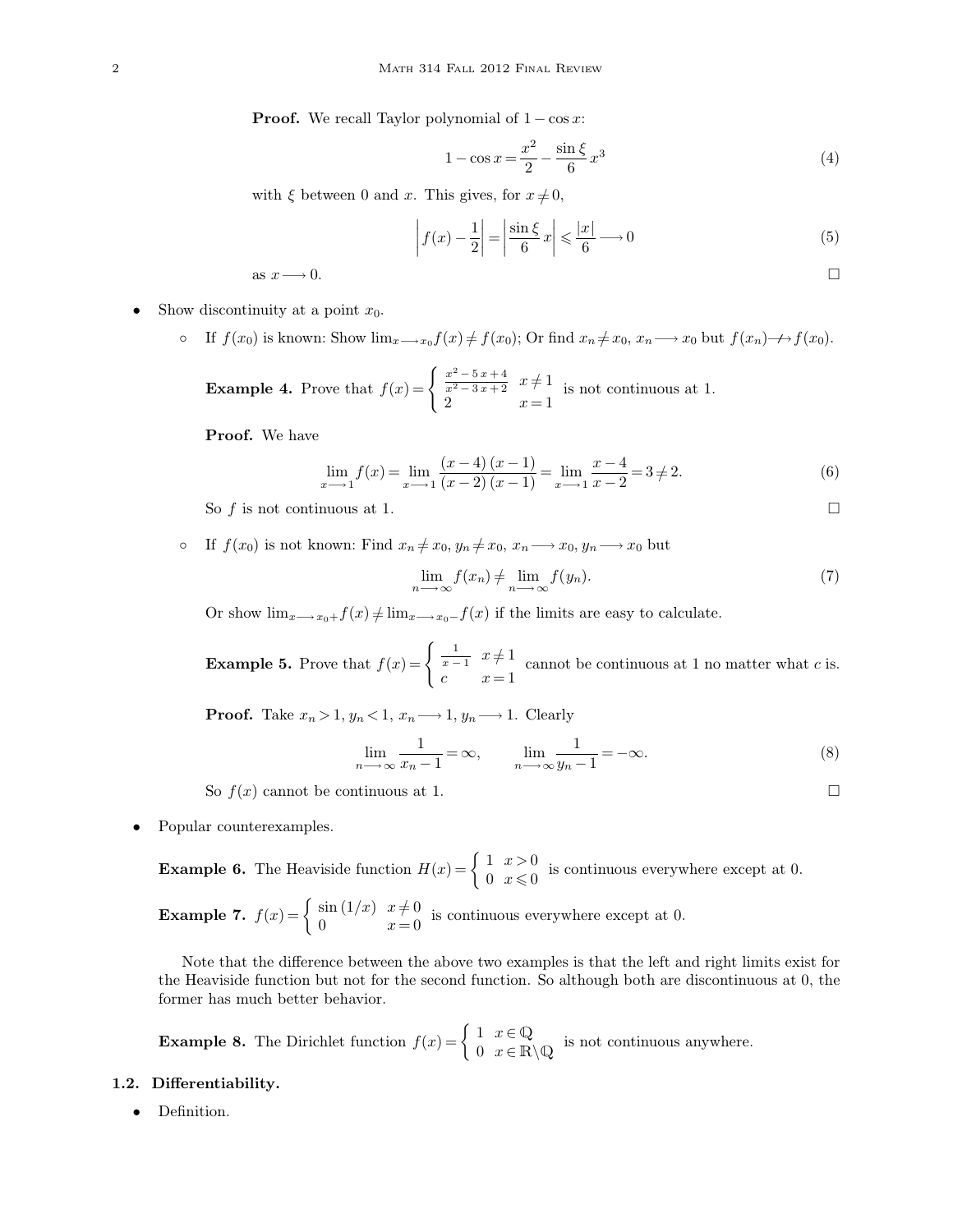$f(x)$  is differentiable at  $x_0$  if

$$
\lim_{x \to x_0} \frac{f(x) - f(x_0)}{x - x_0} \tag{9}
$$

exists and is finite. This value is denoted  $f'(x_0)$ .

Alternative formulation:

$$
\lim_{h \to 0} \frac{f(x_0 + h) - f(x_0)}{h} = f'(x_0).
$$
\n(10)

- Show differentiability at a point  $x_0$ .
	- If there is  $(a, b)$  such that  $x_0 \in (a, b)$  and  $f(x)$  on  $(a, b)$  is defined through combinations of elementary functions: Differentiability of sum, difference, product, ratio, composition, inverse.
	- o Otherwise: Definition. Possible methods of evaluating the limit  $\lim_{x\to x_0} \frac{f(x)-f(x_0)}{x-x_0}$  $\frac{x}{x-x_0}$ :
		- − Squeeze Theorem of Limits.

**Example 9.** 
$$
f(x) = \begin{cases} |x|^{3/2} \sin(1/x) & x \neq 0 \\ 0 & x = 0 \end{cases}
$$
 is differentiable.

**Proof.** We see that

$$
f(x) = \begin{cases} x^{3/2} \sin(1/x) & x > 0\\ 0 & x = 0\\ (-x)^{3/2} \sin(1/x) & x < 0 \end{cases}
$$
(11)

so it is differentiable at all  $x \neq 0$  because  $x^{3/2}$ , sin x,  $1/x$  are differentiable there. At  $x_0 = 0$  we have

$$
0 \leq \frac{f(x) - f(0)}{x - 0} = |x|^{1/2} \sin(1/x) \leq |x|^{1/2}
$$
 (12)

Application of Squeeze Theorem then gives  $\lim_{x\to 0} \frac{f(x) - f(0)}{x-0}$  $\frac{f(x)-f(0)}{x-0} = 0$  and differentiability follows.  $\Box$ 

− L'Hospital's Rule.

**Example 10.**  $f(x) = \begin{cases} x^2 \ln x & x > 0 \\ 0 & x < 0 \end{cases}$  $\begin{array}{cc} x & \text{if } x > 0 \\ 0 & x \leq 0 \end{array}$  is differentiable.

**Proof.** Since  $x^2$ , ln x are differentiable for  $x > 0$  so does  $x^2 \ln x$ . On the other hand 0 is differentiable for  $x < 0$ . So  $f(x)$  is differentiable for  $x \neq 0$ . At 0 we have

$$
\lim_{x \to 0} \frac{f(x) - f(0)}{x - 0} = \lim_{x \to 0} x \ln x = 0
$$
\n(13)

(The limit is proved using L'Hospital in Example [2.](#page-0-0))  $\Box$ 

## **1.3. Integrability.**

• Definition.

Partition  $P \longrightarrow \text{Upper/Lower Riemann Sums } U(f, P), L(f, P) \longrightarrow \text{Upper/Lower Riemann Sums } U(f, P)$ Riemann Integrals

$$
U(f) = \inf_{P} U(f, P); \qquad L(f) = \sup_{P} L(f, P). \tag{14}
$$

f is integrable if  $U(f) = L(f)$  or equivalently

$$
\inf_{P} U(f, P) = \sup_{P} L(f, P). \tag{15}
$$

When  $U(f) = L(f)$ , the common value is denoted  $\int_a^b$  $\int_a^b f(x) dx$ .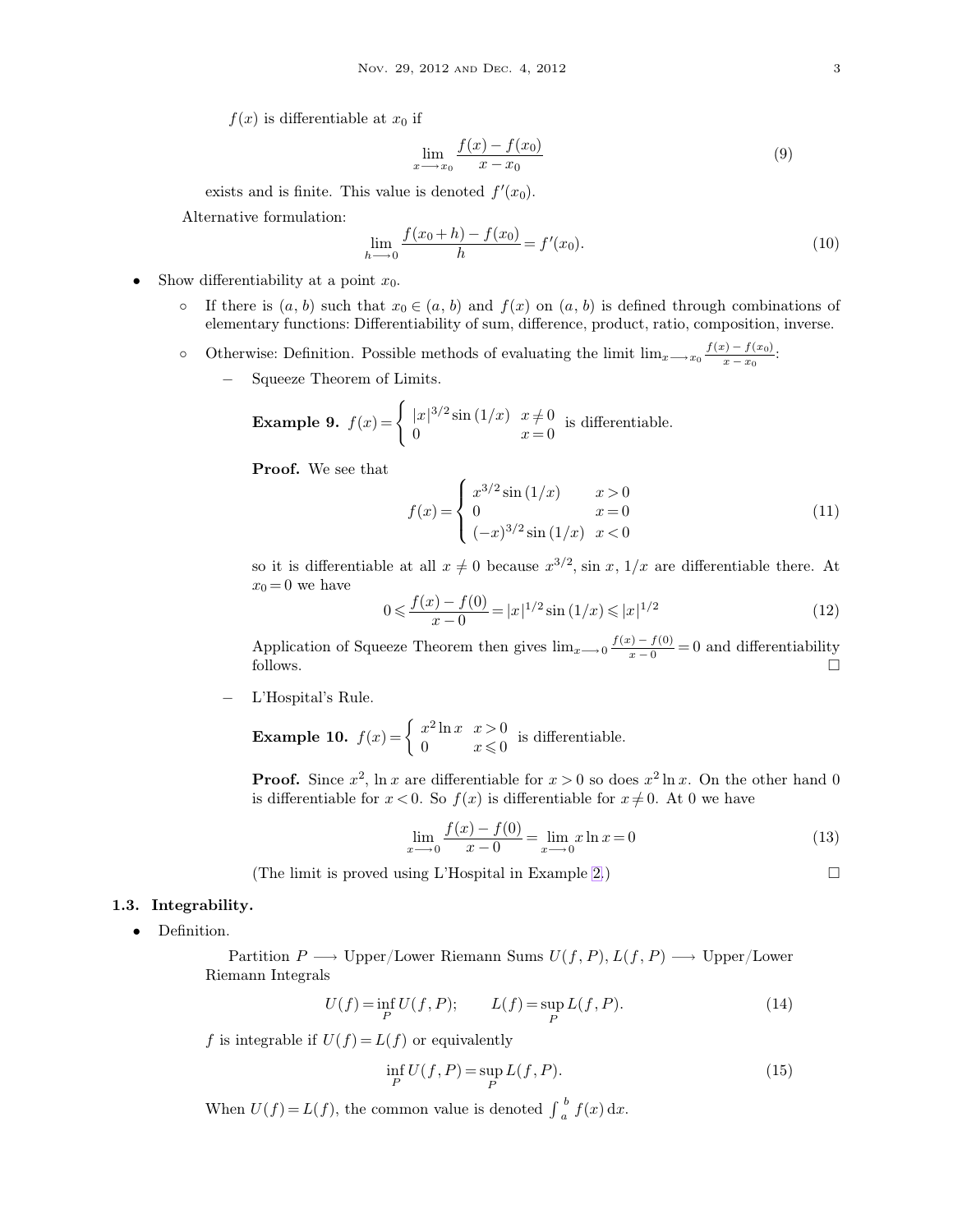**Remark 11.** Note that

- The definition only makes sense when f is bounded and  $a, b \in \mathbb{R}$ . Otherwise  $U(f)$ ,  $L(f)$  may be extended real numbers. Therefore if f is unbounded or one of a, b is  $\pm \infty$ , f is by definition **not integrable**, although we can still study its **improper integrability**.
- Prove integrability:
	- $\circ$  If f is combination of simpler functions:
		- $-$  Integrability of  $f + q, cf, fg$ .
		- Composition: f integrable, g continuous  $\implies g \circ f$  integrable.
	- $\circ$  If f is continuous:

If  $f(x)$  is continuous on [a, b], then it is integrable on [a, b].

Note that  $f(x)$  continuous on  $(a, b)$  is not enough. For example  $f(x) = 1/x$  on  $(0, 1)$ .

◦ Definition.

Take an arbitrary P, calculate  $U(f, P)$ ,  $L(f, P)$ , then calculate  $U(f)$ ,  $L(f)$ . Compare. Usually very difficult to do.

◦ "Cauchy" –

For each  $\varepsilon > 0$ , there exists a partition P of [a, b] such that

$$
U(f, P) - L(f, P) < \varepsilon. \tag{16}
$$

Or equivalently,

Choose  $P_n$  appropriately so that  $U(f, P_n)$ ,  $L(f, P_n)$  are easy to calculate and  $U(f, P_n) - L(f, P_n) \longrightarrow 0.$ 

The first thing to try is to take  $P_n = \left\{ x_0 = a, x_1 = a + \frac{b-a}{n}, ..., x_n = b \right\}.$ 

**Example 12.** Let  $f(x): [a, b] \mapsto \mathbb{R}$  be bounded and monotone, then  $f(x)$  is integrable.

**Proof.** Take 
$$
P_n = \left\{ a, a + \frac{b-a}{n}, ..., b \right\}
$$
 and show  $U(f, P_n) - L(f, P_n) \longrightarrow 0$ . The key observation is  $\sum_{i=1}^n \left[ \sup_{[x_{i-1}, x_i]} f - \inf_{[x_{i-1}, x_i]} f \right] = |f(b) - f(a)|$ .

#### **1.4. Improper integrability.**

• Definition:

$$
\left\{\n\lim_{c \to a+} \left( \lim_{d \to b-} \int_c^d f(x) \, dx \right)\n\text{exists and is finite}\n\right\} \Rightarrow \int_a^b f(x) \, dx = \lim_{c \to a+} \left( \lim_{d \to b-} \int_c^d f(x) \, dx \right)\n\tag{17}
$$

- Prove improper integrability/Calculate improper integrals:
	- 1. Identify for what  $[c, d] \subseteq [a, b]$  is  $f(x)$  integrable. If one can take  $c = a$  or  $d = b$ , then the double limit can be simplified to a single limit.
	- 2. (If prove) Show existence and finiteness of the limit: We use  $\lim_{c\to b} \int_{a}^{c}$  $\int_{a}^{c} f(x) dx$  as example here.
		- a) If  $f(x) \geq 0$  or  $\leq 0$  for all x, the integrals  $\int_{a}^{b}$  $\int_{a}^{c} f(x) dx$  is monotone as a function of c, therefore it suffices to show boundedness (above if  $\geqslant 0$ , below if  $\leqslant 0$ ); Usually it is shown through finding another function q which is improperly integrable on  $(a, b)$  and satisfies

$$
\int_{a}^{c} f(x) dx \leq (\geq \text{ if showing bounded below}) \int_{a}^{c} g(x) dx.
$$
 (18)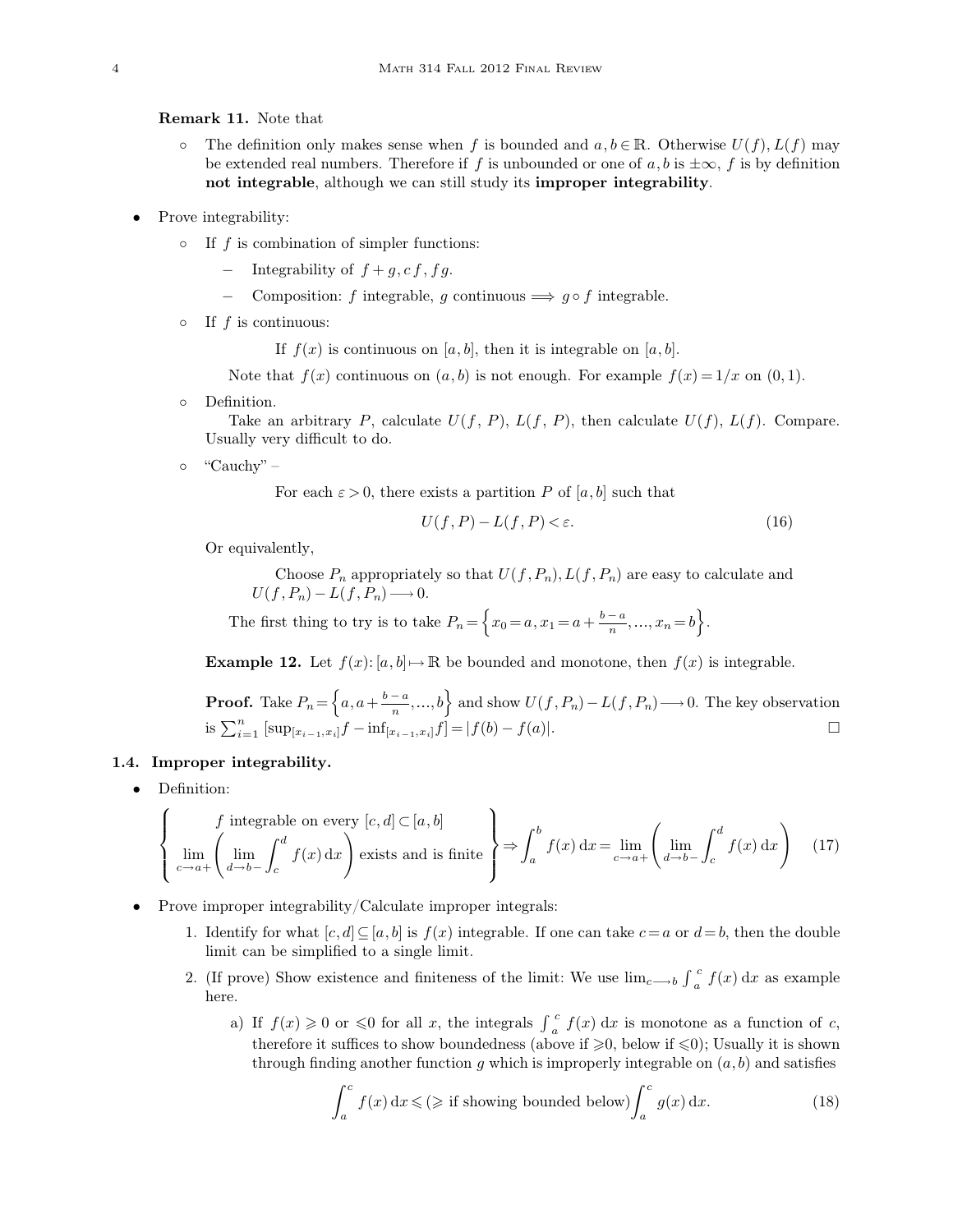- b) General case, show  $\int_{a}^{b}$  $\int_{a}^{c} f(x) dx$  is Cauchy (see Midterm Review).
- 3. (If calculate) Calculate  $\int_{c}^{c}$  $\int_{a}^{d} f(x) dx$  and take appropriate limit(s).

**Example 13.** Show that  $\frac{1}{1 + x^{4/3}}$  is improperly integrable over  $(0, \infty)$ .

**Proof.** Since  $\frac{1}{1+x^{4/3}}$  is continuous on [0, c] for all c, we only need to show the existence and finiteness of the limit

<span id="page-4-0"></span>
$$
\lim_{c \to \infty} \int_0^c \frac{\mathrm{d}x}{1 + x^{4/3}}.\tag{19}
$$

Notice that  $\frac{1}{1+x^{4/3}} > 0$ , all we need to show is  $\int_0^{\infty}$  $c$  dx  $\frac{dx}{1 + x^{4/3}}$  is bounded above. For any  $c \leq 1$  we have

$$
\int_0^c \frac{\mathrm{d}x}{1+x^{4/3}} \leqslant \int_0^1 \frac{\mathrm{d}x}{1+x^{4/3}} \leqslant \int_0^1 \mathrm{d}x = 1;\tag{20}
$$

On the other hand for  $c > 1$ , we have

$$
\int_0^c \frac{\mathrm{d}x}{1+x^{4/3}} = \int_0^1 \frac{\mathrm{d}x}{1+x^{4/3}} + \int_1^c \frac{\mathrm{d}x}{1+x^{4/3}} < \int_0^1 \mathrm{d}x + \int_1^\infty \frac{\mathrm{d}x}{x^{4/3}} = 4. \tag{21}
$$

Therefore the limit exists and is finite and  $\frac{1}{1+x^{4/3}}$  is improperly integrable over  $(0, \infty)$ .

# **1.5. Infinite series.**

• Convergence:

$$
\sum_{n=1}^{\infty} a_n
$$
 converges  $\Longleftrightarrow$   $\left\{ S_n = \sum_{k=1}^n a_n \right\}$  converges. (22)

Divergence to  $\pm\infty$ :

$$
\sum_{n=1}^{\infty} a_n = \infty(-\infty) \Longleftrightarrow \lim_{n \to \infty} S_n = \infty(-\infty).
$$
\n(23)

- Show convergence:
	- $a_n \ge 0$  (≤0): Find upper bound (lower bound);
	- General case:
		- If the limit is known or the formula for  $S_n$  is easy to obtain: Definition.
		- − Otherwise:
			- Cauchy:

$$
\sum_{n=1}^{\infty} a_n \text{ converges} \Longleftrightarrow \left\{ \forall \varepsilon > 0, \exists N \in \mathbb{N}, \forall m, n > N, \left| \sum_{k=n+1}^{m} a_n \right| < \varepsilon \right\} \tag{24}
$$

• Dominance:

Find 
$$
\sum_{n=1}^{\infty} b_n
$$
 convergent and  $N_0 \in \mathbb{N}$  and  $c > 0$ ,  $c b_n \ge |a_n|$  for all  $n > N_0$ . (25)

- Show divergence to  $\pm\infty$ : Definition.
- Show divergence (including divergence to  $\pm \infty$ ):
	- $a_n \geqslant 0 \leqslant 0$ : Show unboundedness.
	- General case:
		- Show  $a_n \rightarrow 0$ ;
		- − Find  $b_n$  such that  $a_n \geqslant |b_n|$  for all  $n > N_0 \in \mathbb{N}$  and  $\sum_{n=1}^{\infty} b_n$  does not converge.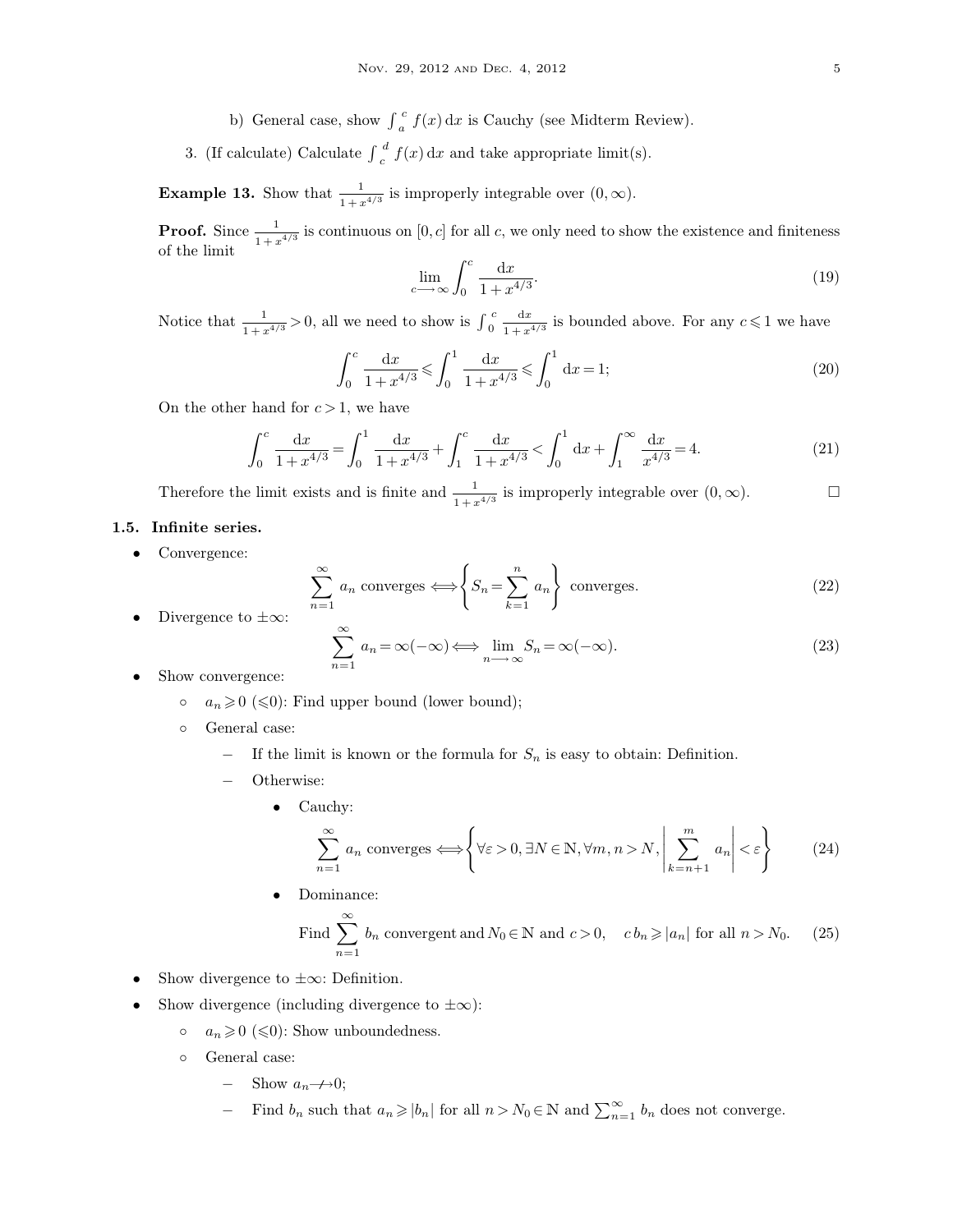− Definition: Show  $\lim_{n \to \infty} S_n$  does not exist where  $S_n = \sum_{k=1}^n$  $\sum_{k=1}^n a_k$ .

2. Theorems

## **2.1. Continuity.**

• Intermediate Value Theorem:

Let  $f(x)$  be continuous on the closed interval [a, b]. Then for every  $s \in [f(a), f(b)]$ (or  $[f(b), f(a)]$  if  $f(b) \leq f(a)$ ), there is  $\xi \in [a, b]$  such that  $f(\xi) = s$ .

Note that  $f(x)$  must be continuous at the end points  $a, b$ .

**Example 14.** Prove that  $f(x) = x^3 + 2x - 10 = 0$  has exactly one solution in R.

**Proof.** First we show that it has at least one solution using intermediate value theorem. To do this we need to find  $a, b \in \mathbb{R}$  such that  $f(a), f(b)$  take different signs. It is easy to see that this can be done by taking |x| large. For example take  $a = -10, b = 10$ .

To show that this is the only solution, we show  $f(x)$  is strictly increasing by showing  $f'(x) > 0$ . Calculate  $f'(x) = 3x^2 + 2 \ge 2 > 0$ .

• Boundedness, Maximum, Minimum.

Let  $f(x)$  be continuous on [a, b] for  $a, b \in \mathbb{R}$ . Then there are  $x_{\text{max}}, x_{\text{min}} \in [a, b]$  such that

$$
f(x_{\max}) \geqslant f(x), \qquad f(x_{\min}) \leqslant f(x) \qquad \forall x \in [a, b]. \tag{26}
$$

Of course this gives the boundedness of  $f$ :

$$
f(x) \in [f(x_{\min}), f(x_{\max})].
$$
\n(27)

#### **2.2. Calculation of derivatives.**

• Arithmetics.

$$
(f+g)' = f' + g';
$$
  $(cf)' = cf';$   $(fg)' = f'g + fg';$   $\left(\frac{f}{g}\right)' = \frac{f'g - g'f}{g^2}.$  (28)

To remember the last one, use  $(x^{-1})' = -x^{-2}$ .

• Chain Rule.

$$
g(f(x))' = g'(f(x)) f'(x).
$$
\n(29)

Note that  $g'(f(x))$  means take the function  $g'(x)$  and evaluate it at the point  $f(x)$ .

• Inverse Function. If  $g$  is the inverse of  $f$ , then

$$
g'(y) = \frac{1}{f'(x)} = \frac{1}{f'(g(y))}.
$$
\n(30)

The tricky issue here is how to obtain a formula for  $f'(g(y))$ .

**Example 15.** Let  $f(x) = e^x + x - \cos x$ . Prove that it has an inverse function g which is differentiable. Calculate  $g'(0)$ .

**Solution.** We have

$$
f'(x) = e^x + 1 + \sin x \ge e^x > 0
$$
\n(31)

for all  $x \in \mathbb{R}$  so f is strictly increasing and thus have an inverse function g. Since f is differentiable with  $f' > 0$ , g is differentiable. To calculate  $g'(0)$  we write

$$
g'(0) = \frac{1}{f'(x)}
$$
\n(32)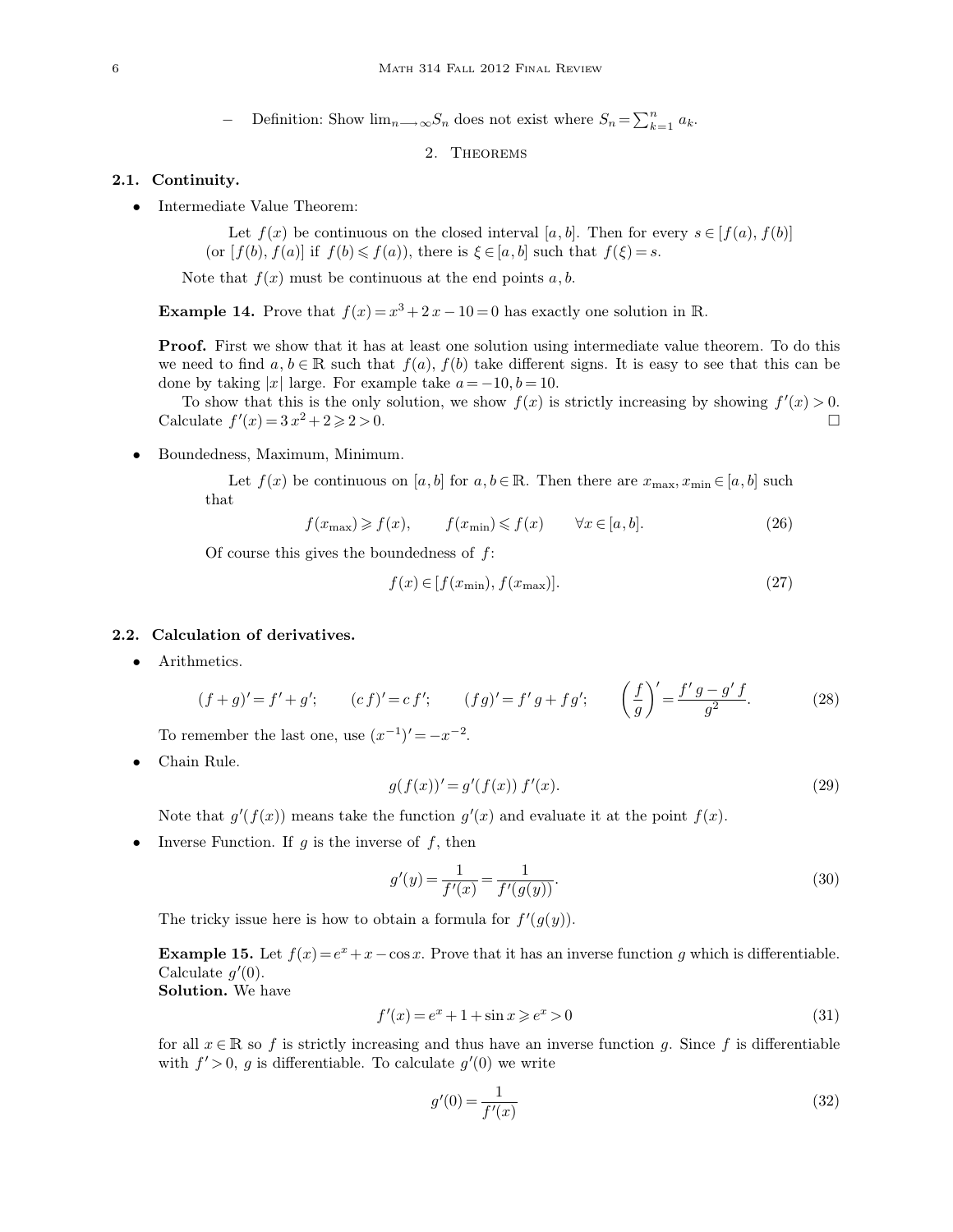where x is such that  $f(x) = 0$ . Clearly  $x = 0$  so

$$
g'(0) = \frac{1}{e^0 + 1 + \sin 0} = \frac{1}{2}.\tag{33}
$$

#### **2.3. Understanding functions through derivatives.**

- f is differentiable at  $x_0$  then it is continuous at  $x_0$ .
- Monotonicity, maximum, minimum.

We have

 $f'(x) \geqslant (\leqslant)0 \iff \text{increasing (decreasing)};$  (34)

 $f'(x) > (<) 0 \implies$  strictly increasing (decreasing); (35)

$$
f'(x) = 0 \iff \text{constant};\tag{36}
$$

$$
f(x_0) \text{ is local maximum/minimum} \begin{cases} \Rightarrow f'(x_0) = 0. \end{cases} (37)
$$

**Example 16.** Find all local maximizers of  $f(x) = x^3 - 3x + 7$ . **Solution.** Since  $f(x)$  is differentiable, its maximizer(s) solve  $f'(x) = 0$  which is

$$
3x^2 - 3 = 0.\t(38)
$$

Therefore possible candidates are  $x = 1, -1$ . Now we study the sign of  $f'(x)$  in  $(-\infty, -1)$ ,  $(-1, 1)$ ,  $(1, \infty)$ . We see that  $f'(x)$  is positive, negative, positive respectively. This means  $f(x)$  is increasing when  $x < -1$ , decreasing when  $x \in (-1, 1)$  and increasing when  $x > 1$ . Therefore  $-1$  is the maximizer and 1 is the minimizer.

• Mean Value Theorem and Cauchy's Extended Mean Value Theorem.

**(Mean Value Theorem)** Let f be **continuous on** [a, b] and **differentiable on**  $(a, b)$ . Then there is a point  $\xi \in (a, b)$  such that

$$
f'(\xi) = \frac{f(b) - f(a)}{b - a}.
$$
\n(39)

**(Cauchy's Extended Mean Value Theorem)** Let  $f, g$  be continuous over  $[a, b]$ and differentiable over  $(a, b)$ . Then there is  $\xi \in (a, b)$  such that

$$
\frac{f(a) - f(b)}{g(a) - g(b)} = \frac{f'(\xi)}{g'(\xi)}.
$$
\n(40)

The Extended Mean Value Theorem is very powerful when  $g(x)$  is chosen cleverly.

**Example 17.** Prove that if  $f''(x)$  exists at  $x = x_0$ , then

$$
\lim_{h \to 0} \frac{f(x_0 + h) + f(x_0 - h) - 2 f(x_0)}{h^2} = f''(x_0).
$$
\n(41)

**Proof.** Take  $F(h) := f(x_0 + h) + f(x_0 - h)$ ,  $G(h) = h^2$  and apply Cauchy's Extended Mean Value Theorem:

$$
\frac{f(x_0 + h) + f(x_0 - h) - 2 f(x_0)}{h^2} = \frac{F(h) - F(0)}{G(h) - G(0)} = \frac{F'(\xi)}{G'(\xi)} = \frac{f'(x_0 + \xi) - f'(x_0 - \xi)}{2 \xi}
$$
(42)

where  $\xi \in (0, h)$ . Taking limit  $h \longrightarrow 0$  we have  $\xi \longrightarrow 0$  and

$$
\frac{f'(x_0+\xi)-f'(x_0-\xi)}{2\xi} \longrightarrow f''(x_0)
$$
\n(43)

as we have shown in Homework 5 Problem 1.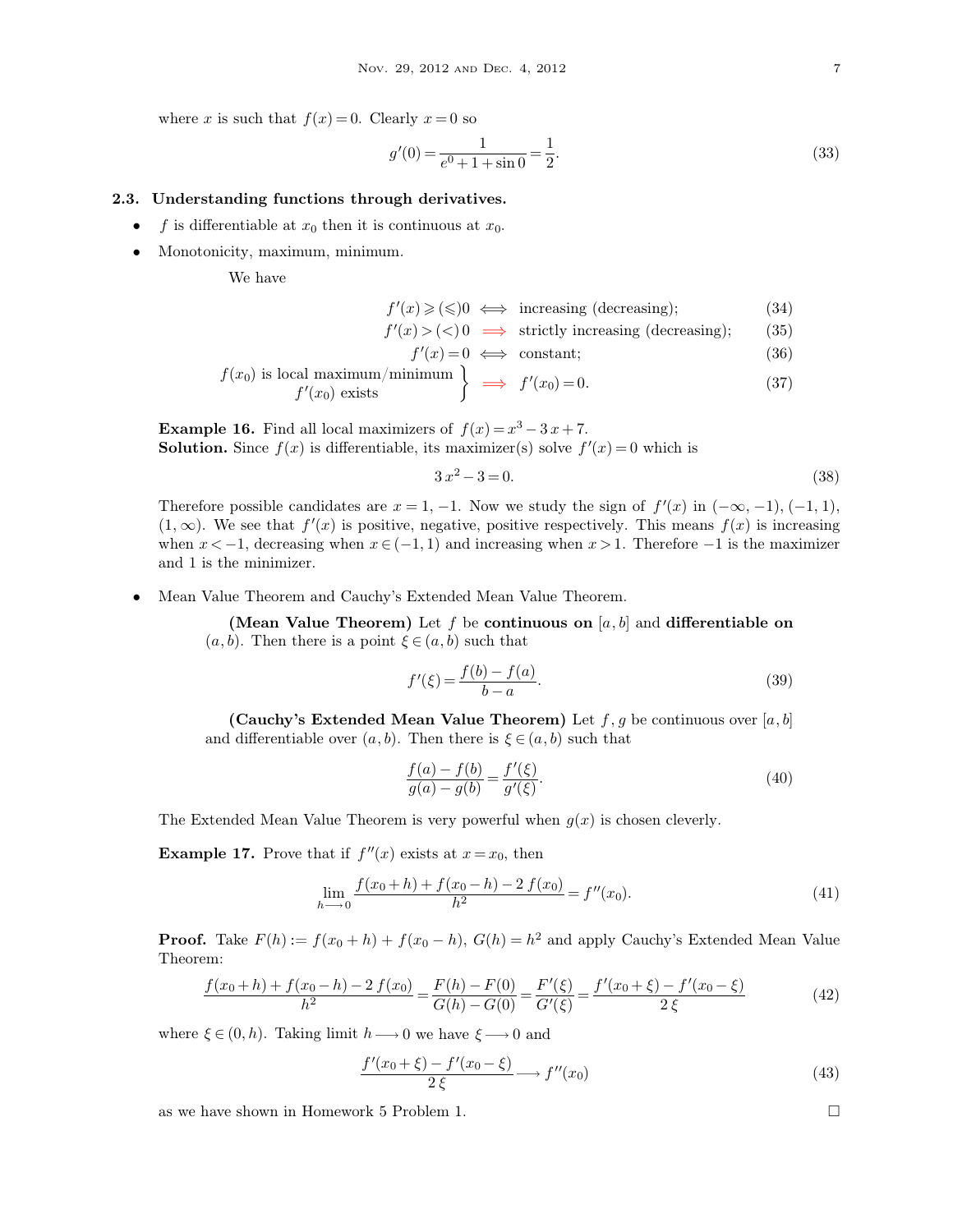• L'Hospital's Rule.  $x_0 \in \mathbb{R} \cup \{\infty, -\infty\}.$ 

$$
\begin{cases}\nf, g \text{ differentiable on } (a, x_0) \cup (x_0, b) \\
\lim_{x \to x_0} f(x) \\
\lim_{x \to x_0} g(x)\n\end{cases}\n\implies\n\frac{0}{\pm \infty}\n\implies\n\lim_{x \to x_0} \frac{f(x)}{g(x)} = \lim_{x \to x_0} \frac{f'(x)}{g'(x)}\n\tag{44}
$$

if the latter exists.

**Example 18.** Usually there may be more than one way to write a function into a ratio. Choose the one that gets simpler after differentiation. For example, if we study  $\lim_{x\to\infty}xe^{-x^2}$  we should write

$$
xe^{-x^2} = \frac{x}{e^{x^2}}\tag{45}
$$

but not

$$
xe^{-x^2} = \frac{e^{-x^2}}{1/x}.
$$
\n(46)

• Taylor polynomial with Lagrange form of remainder.

Let f be such that  $f^{(k)}(x)$  exists on  $(a, b)$  for  $k = 0, ..., n + 1$ . Then  $f(x)$  can be written as a the sum of a polynomial and a remainder term:

$$
f(x) = T_n(x) + R_n(x) \tag{47}
$$

where its Taylor polynomial of degree  $n$  reads

$$
T_n(x) = f(x_0) + f'(x_0)(x - x_0) + \dots + \frac{f^{(n)}(x_0)}{n!}(x - x_0)^n
$$
\n(48)

and its Lagrange form of remainder reads

$$
R_n(x) = \frac{f^{(n+1)}(\xi)}{(n+1)!} (x - x_0)^{n+1}
$$
\n(49)

where  $\xi$  is between  $x, x_0$ .

Note that both  $T_n(x)$  changes if  $x_0$  changes, while  $R_n(x)$  changes if either  $x_0$  or x changes since  $\xi = \xi(x, x_0)$ .

**Example 19.** Calculate Taylor polynomial of  $f(x) = \arctan x$  at  $x_0 = 0$  to degree 2 with Lagrange form of remainder.

**Solution.** We need  $f(0), f'(0), f''(0), f'''(\xi)$ .

$$
f(x) = \arctan x \implies f(0) = 0. \tag{50}
$$

$$
f'(x) = \frac{1}{1+x^2} \implies f'(0) = 1.
$$
 (51)

$$
f''(x) = \frac{-2x}{(1+x^2)^2} \implies f''(0) = 0.
$$
 (52)

$$
f'''(x) = \frac{-2(1+x^2)^2 - (-2x)(4x)(1+x^2)}{(1+x^2)^4} = \frac{-2+6x^2}{(1+x^2)^3} \implies f'''(\xi) = \frac{-2+6\xi^2}{(1+\xi^2)^3}.
$$
 (53)

Therefore

$$
T_2(x) = x, \qquad R_2(x) = \frac{-2 + 6\,\xi^2}{6\,(1 + \xi^2)^3}x^3.
$$
\n(54)

and

$$
\arctan x = x + \frac{-2 + 6\,\xi^2}{6\,(1 + \xi^2)^3}x^3\tag{55}
$$

for some  $\xi$  between 0 and x.

## **2.4. Integrability.**

• f is integrable on  $[a, b] \Longleftrightarrow f$  is integrable on  $[a, c]$  and  $[c, b]$  for every  $c \in (a, b)$ . Also true for improper integrals.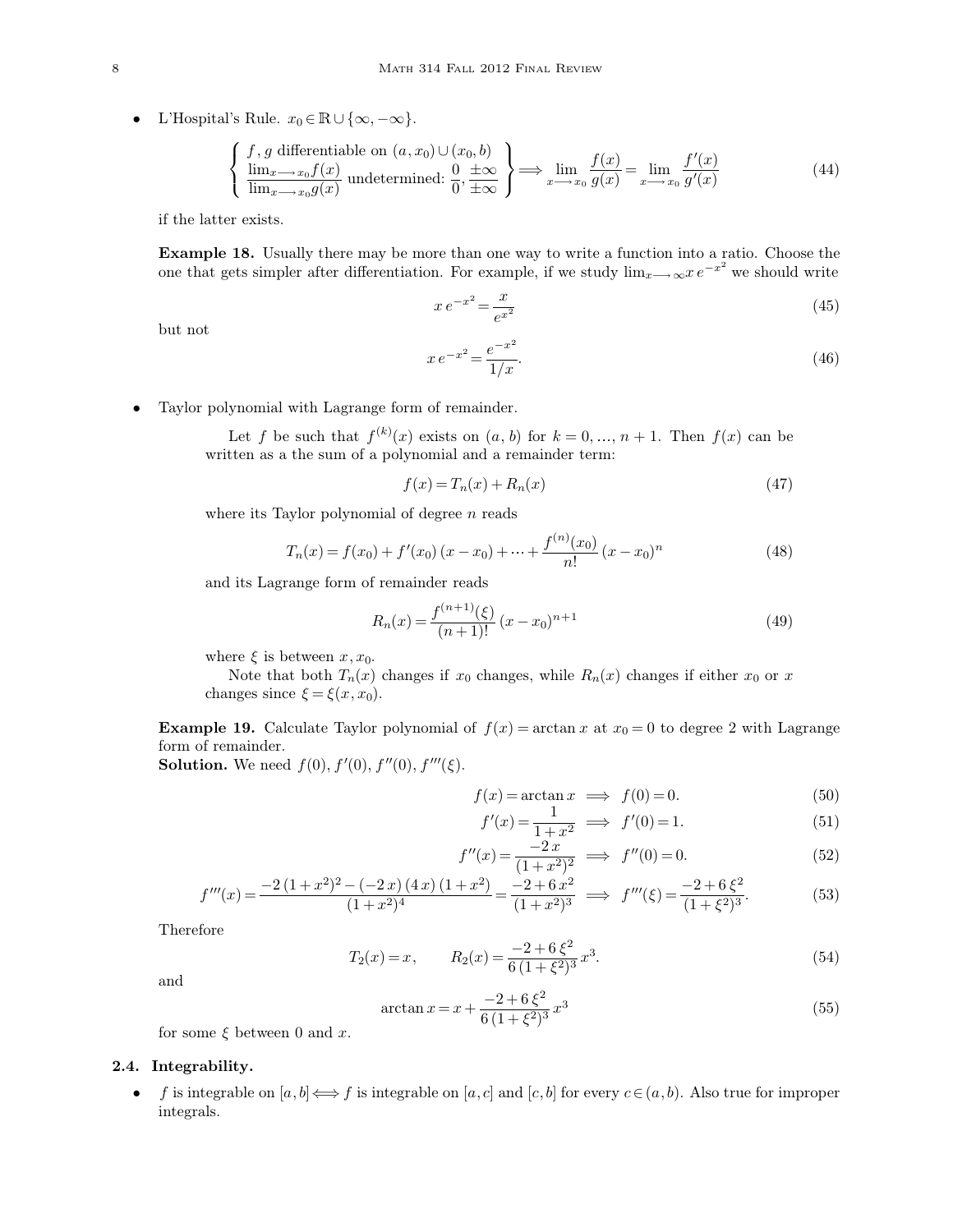•  $f$  is integrable then so is |f|. Note that this is not true for improper integrals.

## **2.5. Manipulation of integrals.**

• Useful relations:

$$
f \le g \Longrightarrow \int_{a}^{b} f(x) dx \le \int_{a}^{b} g(x) dx.
$$
 (56)

$$
\left| \int_{a}^{b} f \, dx \right| \leqslant \int_{a}^{b} |f| \, dx. \tag{57}
$$

$$
\int_{a}^{b} f(x) dx = -\int_{b}^{a} f(x) dx.
$$
 (58)

• Fundamental Theorem of Calculus Version 1:

$$
\left\{\n\begin{array}{l}\nf \text{ integrable on } [a, b] \\
F \text{ antiderivative on } (a, b) \\
F \text{ continuous on } [a, b]\n\end{array}\n\right\}\n\Longrightarrow\n\int_{a}^{b} f(x) \,dx = F(b) - F(a)
$$
\n(59)

• Fundamental Theorem of Calculus Version 2:

f integrable on 
$$
[a, b] \implies G(x) := \int_a^x f(t) dt
$$
 continuous on  $[a, b]$  (60)

$$
\begin{cases}\nf \text{ integrable on } [a, b] \\
f \text{ continuous at } x_0 \in (a, b)\n\end{cases} \Longrightarrow G'(x_0) = f(x_0). \tag{61}
$$

The most important thing to keep in mind is

$$
G(x) := \int_{a}^{x} f(t) dt \Longrightarrow \int_{a}^{h(x)} f(t) dt = G(h(x)).
$$
\n(62)

#### **2.6. Infinite Series.**

- $\sum_{n=1}^{\infty} |a_n|$  converges  $\Longrightarrow \sum_{n=1}^{\infty} a_n$  converges.
- Tests for non-negative series:
	- Ratio test:

$$
\limsup_{n \to \infty} \left| \frac{a_{n+1}}{a_n} \right| < 1 \Longrightarrow \text{converge}; \qquad \liminf_{n \to \infty} \left| \frac{a_{n+1}}{a_n} \right| > 1 \Longrightarrow \text{diverge} \tag{63}
$$

◦ Root test:

$$
\limsup_{n \to \infty} |a_n|^{1/n} < 1 \Longrightarrow \text{converge}; \qquad \liminf_{n \to \infty} |a_n|^{1/n} > 1 \Longrightarrow \text{diverge}. \tag{64}
$$

**Example 20.** Study the convergence/divergence of  $\sum_{n=1}^{\infty} \frac{x^n}{n}$  $\frac{c}{n}$  for  $x \in \mathbb{R}$ . **Solution.** We apply the ratio test:

$$
\frac{|a_{n+1}|}{|a_n|} = \frac{n|x|}{n+1} \longrightarrow |x|.
$$
\n(65)

Therefore the series converges when  $|x| < 1$  and diverges when  $|x| > 1$ . At  $|x| = 1$ ,

- $\circ$   $x=1$ : In this case the series is  $\sum_{n=1}^{\infty} \frac{1}{n}$  and we know it diverges;
- $x = -1$ : In this case the series is  $\sum_{n=1}^{\infty} \frac{(-1)^n}{n}$  and we know it converges.

Summarizing, the series converges when  $-1 \leq x < 1$  and diverges elsewhere.

**Remark 21.** Note that in general, the "tests" are only useful when  $a_n$ 's are explicitly given. For questions dealing with general  $a_n$ , one should try dominance  $((25))$  $((25))$  $((25))$  or Cauchy/definition (in that order).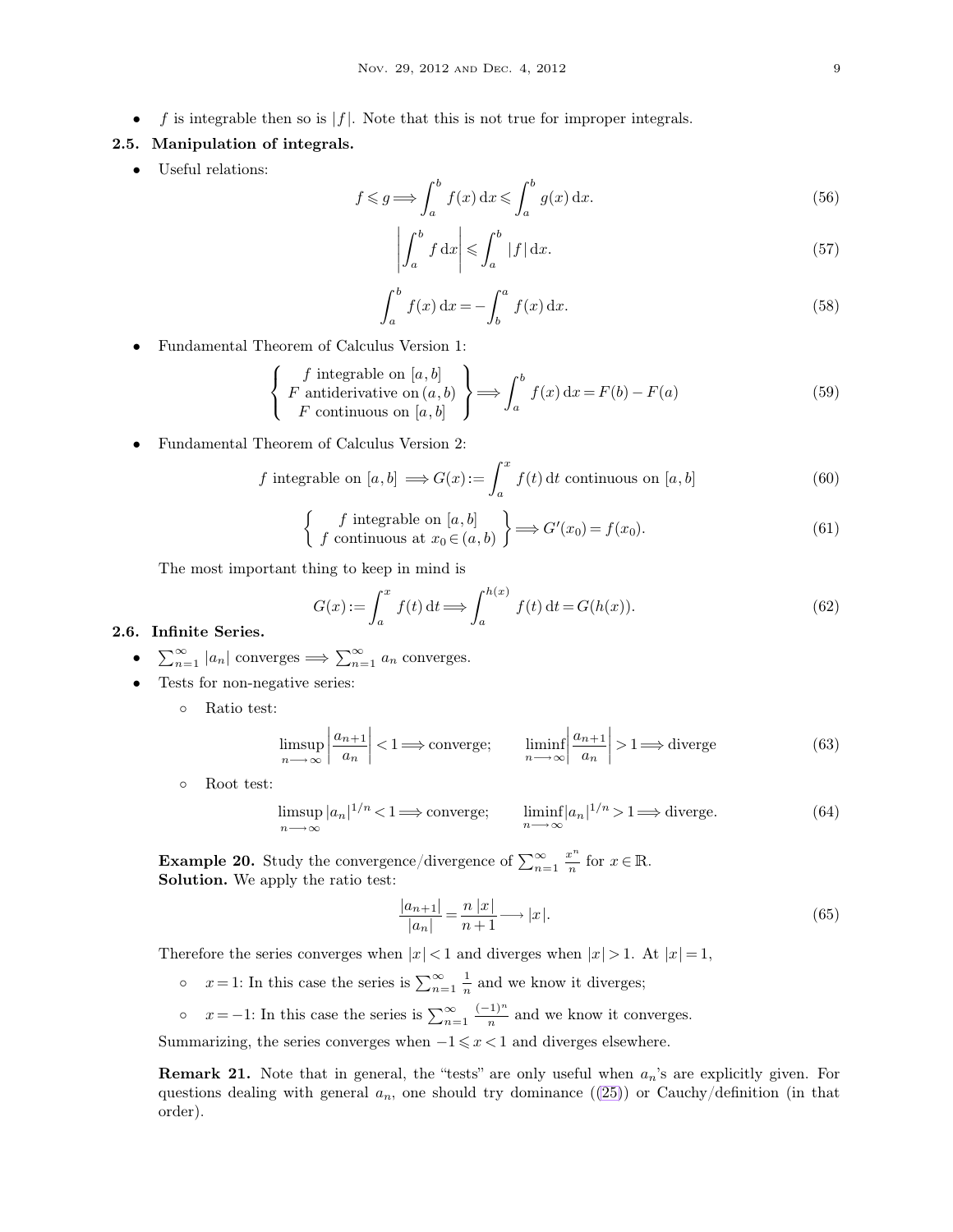- Useful facts:
	- Geometric series.

$$
\sum_{n=1}^{\infty} r^{n-1} = \begin{cases} \frac{1}{1-r} & |r| < 1\\ \infty & r \geqslant 1\\ \text{does not exist} & r \leqslant -1 \end{cases} \tag{66}
$$

◦ Harmonic series and generalizations.

$$
\sum_{n=1}^{\infty} n^{-a} \begin{cases} \text{converges} & a > 1 \\ =\infty & a \leq 1 \end{cases} . \tag{67}
$$

• Alternating series.  $a_n \geq 0$ ,  $a_n$  decreasing,  $a_n \longrightarrow 0$ . Then

$$
\sum_{n=1}^{\infty} (-1)^n a_n \tag{68}
$$

converges. In particular  $\sum_{n=1}^{\infty} \frac{(-1)^{n+1}}{n}$  converges.

3. Tricks

# **3.1. The** d **operator.**

• A more efficient way of writing down integration by parts and change of variables.

For a single variable function  $f(x)$  we simply have

$$
df = f'(x) dx \tag{69}
$$

thus

$$
d(\cos x) = (-\sin x) dx; \qquad d(\arctan x) = \frac{dx}{1 + x^2}
$$
 (70)

etc.

The integration by parts formula now becomes

$$
\int_{a}^{b} u dv = u(b) v(b) - u(a) v(a) - \int_{a}^{b} v du.
$$
\n(71)

And the change of variables formula now can be written in a form that is often more natural:

$$
\int_{a}^{b} f(x) dx \frac{x=u(y)}{x} \int_{c}^{d} f(u(y)) du(y) = \int_{c}^{d} f(u(y)) u'(y) dy.
$$
 (72)

where c, d are such that  $u(c) = a$ ,  $u(d) = b$ .

**Example 22.** Calculate  $\int_{1}^{x}$  $\int_a^e x \ln x \, dx.$ 

We have

$$
\int_{1}^{e} x \ln x \, dx = \int_{1}^{e} \ln x \, d\left(\frac{x^{2}}{2}\right)
$$
  
=  $\left[\frac{x^{2}}{2} \ln x\right]_{1}^{e} - \int_{1}^{e} \frac{x^{2}}{2} \, d(\ln x)$   
=  $\frac{e^{2}}{2} - \int_{1}^{e} \frac{x}{2} \, dx$   
=  $\frac{e^{2}}{2} - \frac{e^{2}}{4} + \frac{1}{4} = \frac{e^{2} + 1}{4}.$  (73)

**Example 23.** Calculate

$$
\int_{1}^{4} \frac{\sqrt{1+\sqrt{x}}}{\sqrt{x}} dx
$$
 (74)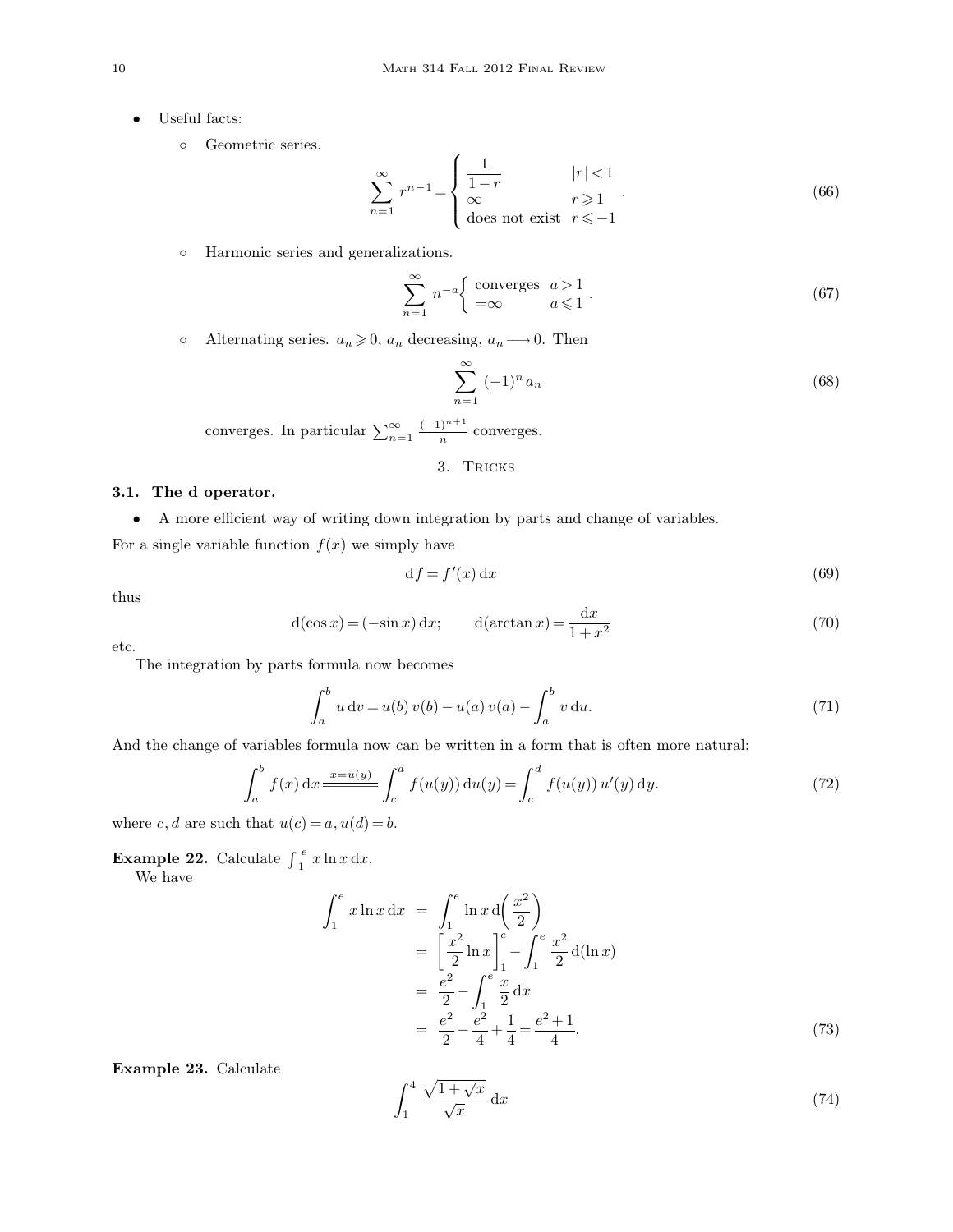**Solution.** It's natural to set  $x = y^2$ . Then we have

$$
\int_{1}^{4} \frac{\sqrt{1 + \sqrt{x}}}{\sqrt{x}} dx = \int_{1}^{2} \frac{\sqrt{1 + y}}{y} d(y^{2})
$$
  
=  $2 \int_{1}^{2} \sqrt{1 + y} dy$   
=  $\frac{4}{3} (1 + y)^{3/2} \Big|_{y=1}^{y=2}$   
=  $\frac{4}{3} [3^{3/2} - 2^{3/2}].$ 

**Example 24.** Calculate

$$
\int_0^1 \frac{e^{-\sqrt{x}}}{2\sqrt{x}} \, \mathrm{d}x \tag{75}
$$

**Solution.** Again it's natural to set  $x = u(y) = y^2$ . This gives

$$
\int_0^1 \frac{e^{-\sqrt{x}}}{2\sqrt{x}} dx = \int_0^1 \frac{e^{-y}}{2y} d(y^2) \n= \int_0^1 e^{-y} dy \n= 1 - e^{-1}.
$$
\n(76)

#### **3.2. Abel's summation formula.**

**Example 25.** Let  $a_n$  be such that  $\lim_{n\to\infty} n a_n$  exists and is finite,  $\sum_{n=1}^{\infty} n (a_n - a_{n-1})$  converges. Prove that  $\sum_{n=1}^{\infty} a_n$  converges.

**Proof.** We show that  $\sum_{n=1}^{\infty} a_n$  is Cauchy. For any  $m > n$  we have

$$
\sum_{k=n+1}^{m} a_k = \sum_{\substack{k=n+1 \ m}}^{m} [k - (k-1)] a_k
$$
  
= 
$$
\sum_{\substack{k=n+1 \ m}}^{m} k a_k - \sum_{\substack{k=n+1 \ m-1}}^{m} (k-1) a_k
$$
  
= 
$$
\sum_{\substack{k=n+1 \ k=n}}^{m} k a_k - \sum_{\substack{k=n \ m-1 \ k=n}}^{m-1} k a_{k+1}
$$
  
= 
$$
m a_m - n a_{n+1} + \sum_{\substack{k=n+1}}^{m-1} k (a_k - a_{k+1}).
$$
 (77)

Note that if  $n a_n$  converges to  $s \in \mathbb{R}$ , so does  $n a_{n+1} = \frac{n+1}{n}$  $\frac{n+1}{n}$  [(n + 1)  $a_{n+1}$ ]. Now for any  $\varepsilon > 0$ , take  $N_1, N_2$ ,  $N_3 \in \mathbb{N}$  such that for all  $n > N_1$ ,  $|n a_n - s| < \varepsilon/3$ ; For all  $n > N_2$ ,  $|n a_{n+1} - s| < \varepsilon/3$ ; For all  $m > n > N_3$ ,

$$
\left| \sum_{k=n+1}^{m-1} k (a_k - a_{k+1}) \right| < \varepsilon/3. \tag{78}
$$

Take  $N = \max\{N_1, N_2, N_3\}$ . Now for all  $m > n > N$ , we have

$$
\left| ma_m - na_{n+1} + \sum_{k=n+1}^{m-1} k(a_k - a_{k+1}) \right| \leq |(ma_m - s) - (na_{n+1} - s)|
$$
  
+ 
$$
\left| \sum_{k=n+1}^{m-1} k(a_k - a_{k+1}) \right|
$$
  

$$
\leq |m a_m - s| + |na_{n+1} - s| + \left| \sum_{k=n+1}^{m-1} k(a_k - a_{k+1}) \right|
$$
  

$$
< \varepsilon.
$$
 (79)